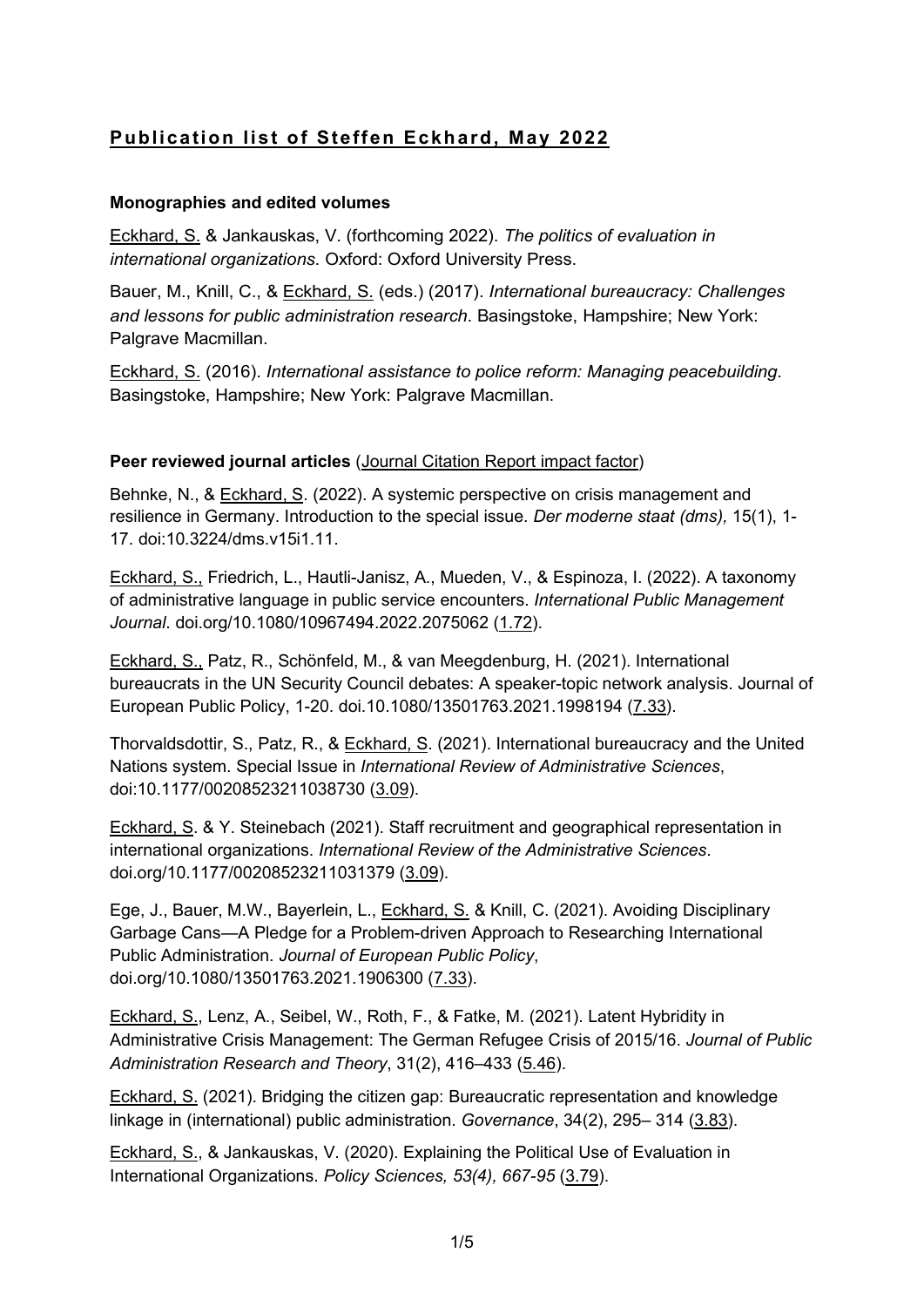Eckhard, S., & Parizek, M. (2020). Policy implementation by international organizations: A comparative analysis of strengths and weaknesses of national and international staff. Journal of Comparative Policy Analysis: Research and Practice. doi:10.1080/13876988.2020.1813032 (1.41).

Eckhard, S., & Jankauskas, V. (2019). The Politics of Evaluation in International Organizations: A Comparative Study of Stakeholder Influence Potential. Evaluation, 25(1), 62–79. (1.84).

Jankauskas, V., & Eckhard, S. (2019). International Bureaucracies as Strategic Actors: How the Better Regulation Reform Strengthens the European Commission. German Political Science Quarterly/ Politische Vierteljahresschrift, 60, 681–699.

Eckhard, S., Patz, R., & Schmid, S. (2018). Reform efforts, synchronization failure, and international bureaucracy: The case of the UNESCO budget crisis. Journal of European Public Policy, 26(11), 1639-1656 (3.45).

Eckhard, S. (2018). Comparing how peace operations enable or restrict the influence of national staff: Contestation from within? Cooperation and Conflict, 54(4), 488–505. (2.31)

Eckhard, S., & Mattmüller, J. (2017). Administrative influence and the outcome of multilateral negations in international organizations: A resource based model. Der moderne staat (dms), 2-2017, 229-250.

Eckhard, S., & Dijkstra, H. (2017). Contested implementation: the unilateral influence of member states on peacebuilding policy in Kosovo. Global Policy 8(5), 102-112. (1.22)

Knill C., Eckhard, S., Bauer, M. (2017). International Public Administration: A new type of bureaucracy. Der moderne staat (dms), 2-2017, 173-189.

Knill, C., Eckhard, S., Grohs, S. (2016). Administrative styles in the European Commission and the OSCE-Secretariat: Striking similarities despite different organizational settings. Journal of European Public Policy, 23(7), 1057-1076. (2.99).

Enkler, J., Schmidt, S., Eckhard, S., Knill, C., Grohs, S. (2016). Administrative styles in the OECD: Bureaucratic policy-making beyond formal rules. International Journal of Public Administration, 40(8), 637-648.

Eckhard, S., & Ege, J. (2016). International bureaucracies and their influence on policymaking: a review of empirical evidence. Journal of European Public Policy, 23(7), 960-978. (2.99).

Eckhard, S. (2016). How institutional design affects performance. Political guidance or autonomy in EU peace operations? International Peacekeeping, 23(3), 363-388. (0.94).

Eckhard, S. (2016). No strategic fit in peacebuilding policy implementation? German and EU assistance to police reform in Afghanistan. Der moderne staat (dms), 9(1/2016), 83-100.

Eckhard, S. (2014). Bureaucratic representation and ethnic bureaucratic drift: A case study of United Nations minority policy implementation in Kosovo. American Review of Public Administration, 44(5), 600-621. (2.46).

Eckhard, S. (2011). Political engineering in Kosovo. Lessons from confronting institutional theory and practice. Amsterdam Social Science, 3(1), 21-46.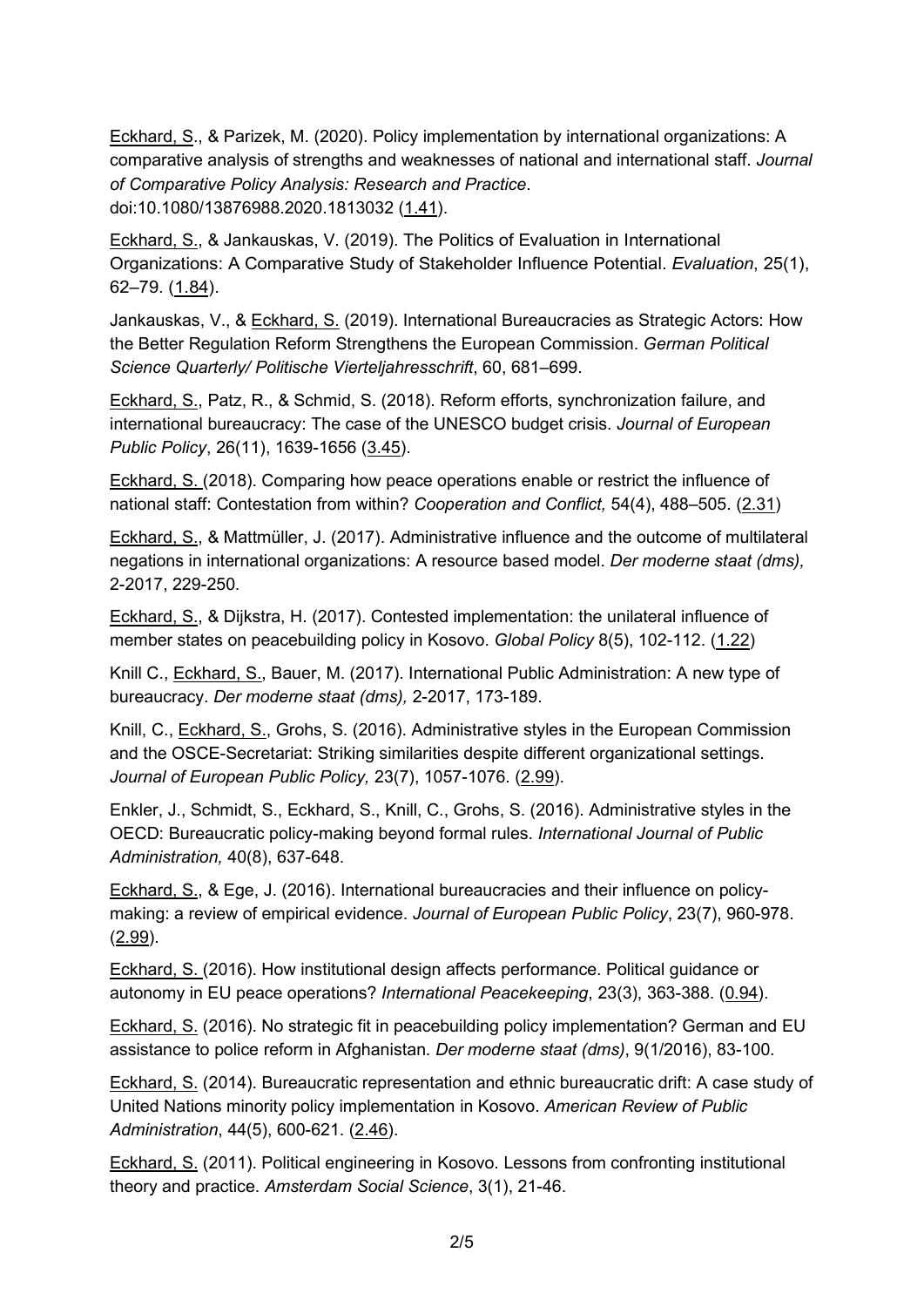## **Datasets**

Schönfeld, M., Eckhard, S., Patz, R., & Meegdenburg, H. v. (2019). The UN Security Council Debates Dataset. Retrieved from Harvard Dataverse: https://doi.org/10.7910/DVN/KGVSYH

Schönfeld, M., Eckhard, S., Patz, R., & Meegdenburg, H. v. (2018). The UN Security Council debates on Afghanistan Dataset. Retrieved from Harvard Dataverse: https://doi.org/10.7910/DVN/OM9RG8

Eckhard, S.; Jankauskas, V.; & Leuschner, E. (in preparation). The Evaluation in the UN System Textcorpus Dataset.

## Book chapters

Jankauskas, V., Eckhard, S., & Ege, J. (2022). Structured, Focused Comparison. In F. Badache, L. R. Kimber, & L. Maertens (Eds.), International Organizations and Research Methods. An Introduction (pp. 402-411). Michigan: Michigan University Press.

Eckhard, S., & Jankauskas, V. (2022). The Politics of Evaluation in International Organizations. In Y. Steinebach & C. Knill (Eds.), International Public Administrations in Global Public Policy: Concepts, Theories, and Empirical Findings. London: Routledge.

Eckhard, S. (2017). Polizeimissionen im Spannungsfeld internationaler Friedens- und Sicherheitspolitik: Implikationen für die Praxis. In Stierle, J./Siller, H./Wehe, D. (Eds.): Handbuch Polizeimanagement. Management- und Controlling-Methoden zur Entwicklung des Dienstleistungsunternehmens Polizei. Hamburg: Springer.

Bauer, M., & Knill, C., Eckhard, S., Ege, J. (2017). A public administration perspective on international organizations. In Bauer, M, Knill, C. & Eckhard, S. (Eds). International bureaucracy: Challenges and lessons for public administration research. Basingstoke, Hampshire; New York: Palgrave Macmillan. Ch. 1.

Enkler, J., Schmidt, S., Eckhard, S., Grohs, S., & Knill, C. (2017). Administrative styles of international bureaucracies: Can we find them, do they matter? In Bauer, M, Knill, C. & Eckhard, S. (Eds). International bureaucracy: Challenges and lessons for public administration research. Basingstoke, Hampshire; New York: Palgrave Macmillan. Ch. 3.

Knill, C., Bauer, M. & Eckhard, S. (2017). International public administration—A new type of bureaucracy? Lessons and challenges for public administration research. In Bauer, M, Knill, C. & Eckhard, S. (Eds). International bureaucracy: Challenges and lessons for public administration research. Basingstoke, Hampshire; New York: Palgrave Macmillan. Ch. 8.

Eckhard, S., & Rotmann, P. (2014). Ungenutztes Potenzial: Für eine politische Strategie beim Einsatz von Polizei in den Friedenseinsätzen der EU. In I.-J. Werkner, J. Kursawe, M. Johannsen, B. Schoch & M. v. Boemcken (Eds.), Friedensgutachten 2014 (pp. 99-110). Münster: LIT.

Benner, T., Rotmann, P. & Eckhard, S. (2013). Learning in international organizations. In: Bob Reinalda (Ed.) Routledge Handbook of International Organization (pp. 361-373).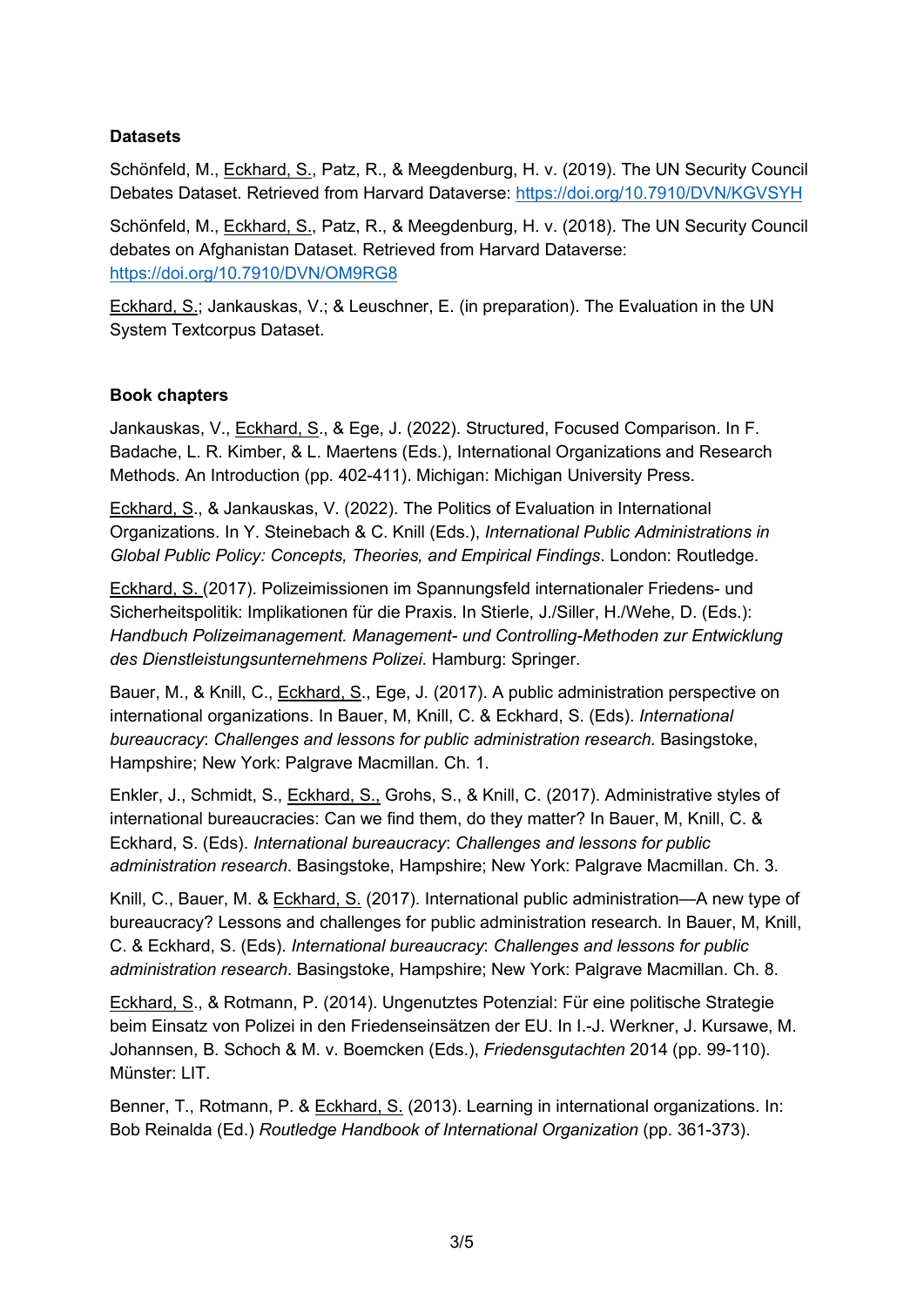# Other publications, commissioned studies, and op-ed articles

Lenz, A., Eckhard, S., Obermaier, K., & Hoffmann, P. (2021). Wie nimmt die Bevölkerung das Krisenmanagement während der Corona-Pandemie wahr? Repräsentative Bevölkerungsbefragung zur öffentlichen Wahrnehmung in der Corona-Pandemie. Konstanzer Online-Publikations-System (KOPS). URL: http://nbnresolving.de/urn:nbn:de:bsz:352-2-cwtrntsqw5wm2

Lenz, A.; Eckhard, S. (2021). Nationwide administrative district survey on the response to the increase in the number of asylum seekers in 2015/16 : Research report HybOrg Project. Konstanzer Online-Publikations-System (KOPS). URL: http://nbnresolving.de/urn:nbn:de:bsz:352-2-3432z9i4ve5n6

Eckhard, S.; Lenz, A.; Obermaier, K.; Graf, F. (2021). Die öffentliche Wahrnehmung des Krisenmanagements in der Covid-19 Pandemie: Vergleichende Landkreisbefragung in 27 Kreisen. Konstanzer Online-Publikations-System (KOPS). URL: http://nbnresolving.de/urn:nbn:de:bsz:352-2-1o113rddcjfjo5

Eckhard, S.; Graf, F.; Lenz, A. (2021). Bundesweite Befragung zum Umgang mit der Covid-19-Pandemie in Landkreisen und kreisfreien Städten. Konstanzer Online-Publikations-System (KOPS). URL: http://nbn-resolving.de/urn:nbn:de:bsz:352-2-1job7b1mdncii5

Eckhard, S., Patz, R., & Schönfeld, M. (2020). Keine Spur von Sprachlosigkeit im Sicherheitsrat. Vereinte Nationen, 2020(5), 219-224.

Gaus, A., Eckhard, S., Wagner, M., Jankauskas, V., & Steets, J. (2020). Independent Review of Individual Donor Assessments in Humanitarian Operations. UNHCR/ GPPi: https://www.gppi.net/media/GPPi\_2020\_Independent-Review-of-Donor-Assessments.pdf

Eckhard, S. & A. Lenz (Mai 2020). Die öffentliche Wahrnehmung des Krisenmanagements in der Covid-19 Pandemie. Konstanzer Online-Publikations-System (KOPS). URL: http://nbnresolving.de/urn:nbn:de:bsz:352-2-uxhfn4noqkgi8

Schönfeld, M., Eckhard, S., Patz, R., & van Meegdenburg, H. (2019). The UN Security Council debates 1995-2017. arXiv preprint at: https://arxiv.org/pdf/1906.10969.pdf.

Roth, F., Käser, M., Lenz, A., Eckhard, S., Wiese, L., & Seibel, W. (November 2019). Wege zur Einbindung von Freiwilligen. Lehren aus der sogenannten Flüchtlingskrise. Behördenspiegel, Dezember 2019. https://css.ethz.ch/content/dam/ethz/specialinterest/gess/cis/center-for-securities-studies/pdfs/Behoerdenspiegel-2019-Wege-zur-Einbindung-von-Freiwilligen.pdf

Friedrich, L., & Eckhard, S. (2019). Review of: Bogumil, Jörg, Burgi, Martin, Kuhlmann, Sabine, Hafner, Jonas, Heuberger, Moritz & Krönke, Christoph (2018). Bessere Verwaltung in der Migrations- und Integrationspolitik. Baden-Baden: Nomos. 321 Seiten. ISBN: 978 384 875 418 2. Der moderne staat (dms), 12(2-2019), 481-485.

Eckhard, S. (2018). Several chapters in: Bärwaldt, Konstantin (ed.). Strategy, Jointness, Capacity: Institutional Requirements for Supporting Security Sector Reform. Berlin: Friedrich Ebert Foundation: http://library.fes.de/pdf-files/iez/14813.pdf.

Eckhard, S. (2018). Review of: Weiß, Norman/Dörr Nikolas (Hrsg.). "Die Deutsche Gesellschaft für die Vereinten Nationen (DGVN). Geschichte, Organisation und politisches